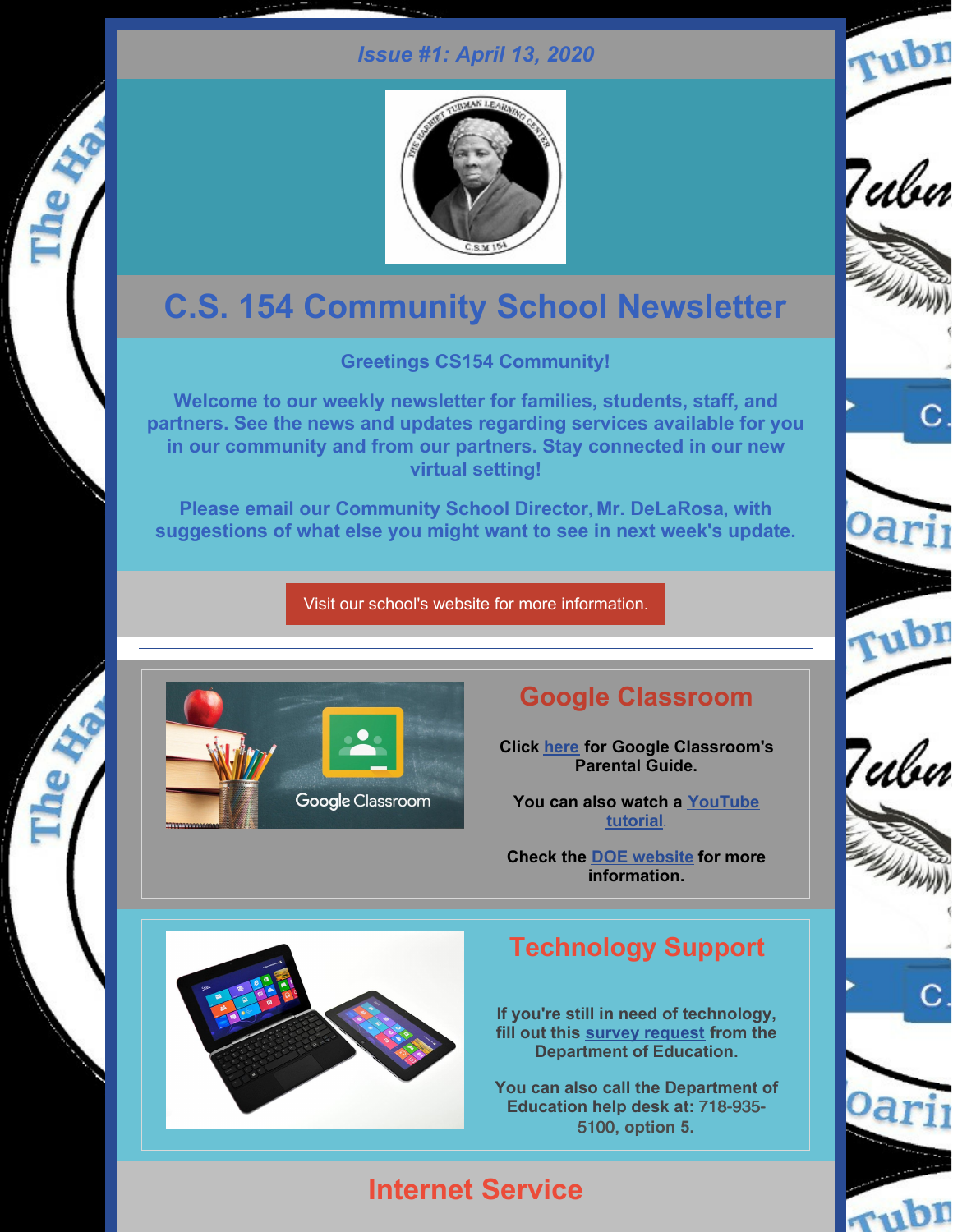

**The following companies are offering free 60 day services:**

- **Spectrum is offering free broadband and Wi-Fi access to households with K-12 students. Call 1-844-488-8395 to enroll.**
- **Optimum is offering free internet service for households with K-12 students. To sign up call 1-866-200-9522 if you live in an area with Optimum internet service or call 1-888-633-0030 if you live in an area with Suddenlink internet service.**
- **Xfinity is offering internet services as well. To enroll apply [here](https://apply.internetessentials.com/).**



# **Census 2020**

Tubn

Teılur

The Census informs how billions of dollars will be spent in communities for the next ten years.

It helps decide funding for schools, public transit, adult education, preschool, Medicare, and [more](https://2020census.gov/en/community-impact.html?cid=20005:%2Bcensus %2Bimportance:sem.ga:p:dm:en:&utm_source=sem.ga&utm_medium=p&utm_campaign=dm:en&utm_content=20005&utm_term=%2Bcensus %2Bimportance).

Complete your family's form [here](https://my2020census.gov/).

# **Featured Partner Resources**



**NY Chess Kids is offering virtual classes each day.**

**Starting at 2:30 pm, there are half-hour classes to learn everything from basic piece movement to game strategy.**

**At 5 pm, there are daily virtual tournaments for Kindergarten through upper grades.**

> Click here for daily [schedule](https://lichess.org/forum/team-nychesskids) and videos



**Harlem Grown will be posting videos each week on their YouTube channel on a variety of topics including cooking lessons, at-home growing tips, and projects you can do using recycled materials you already have at home.**

Click here for their [YouTube](https://www.youtube.com/channel/UCToHPkwNWlpSXrMesFiMB2g/videos) channel

### **Academic Supports Continue**

**Tutoring from** *[America](https://communityimpact.columbia.edu/our-programs/america-reads) Reads and Counts* **and Saturday Academy with** *Follow Us to [Success](http://followustosuccess.com/)* **for grades 3 - 5 continue to operate through Google Classroom. Please contact Mr. [DeLaRosa](mailto:ad3327@tc.columbia.edu) if you have questions.**